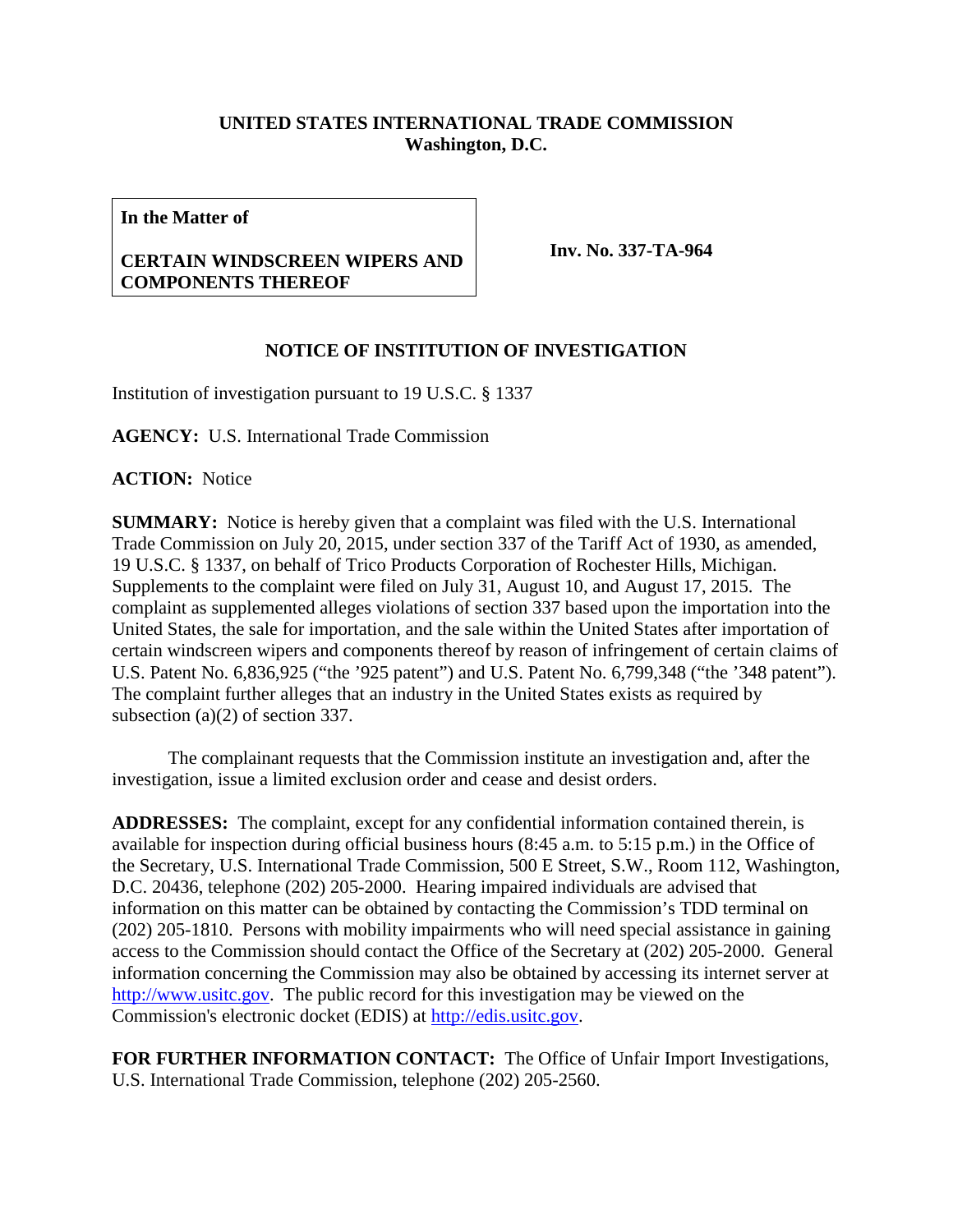**AUTHORITY:** The authority for institution of this investigation is contained in section 337 of the Tariff Act of 1930, as amended, and in section 210.10 of the Commission's Rules of Practice and Procedure, 19 C.F.R. § 210.10 (2015).

**SCOPE OF INVESTIGATION:** Having considered the complaint, the U.S. International Trade Commission, on August 17, 2015, **ORDERED THAT** –

(1) Pursuant to subsection (b) of section 337 of the Tariff Act of 1930, as amended, an investigation be instituted to determine whether there is a violation of subsection  $(a)(1)(B)$  of section 337 in the importation into the United States, the sale for importation, or the sale within the United States after importation of certain windscreen wipers and components thereof by reason of infringement of one or more of claims 1, 7, 8, 14, and 15 of the '925 patent and claims 1 and 10 of the '348 patent, and whether an industry in the United States exists as required by subsection (a)(2) of section 337;

(2) For the purpose of the investigation so instituted, the following are hereby named as parties upon which this notice of investigation shall be served:

(a) The complainant is:

Trico Products Corporation 3255 West Hamlin Road Rochester Hills, MI 48309

(b) The respondents are the following entities alleged to be in violation of section 337, and are the parties upon which the complaint is to be served:

> Valeo North America, Inc. 150 Stephenson Highway Troy, MI 48083

Delmex de Juarez S. de R.L. de C.V. Avenida de las Torres y calle Intermex #1681 Parque Industrial Intermex Cd. Juarez, Chihuahua 32640 Mexico

(3) For the investigation so instituted, the Chief Administrative Law Judge, U.S. International Trade Commission, shall designate the presiding Administrative Law Judge.

The Office of Unfair Import Investigations will not participate as a party in this investigation.

Responses to the complaint and the notice of investigation must be submitted by the named respondents in accordance with section 210.13 of the Commission's Rules of Practice and Procedure, 19 C.F.R. § 210.13. Pursuant to 19 C.F.R. §§ 201.16(e) and 210.13(a), such